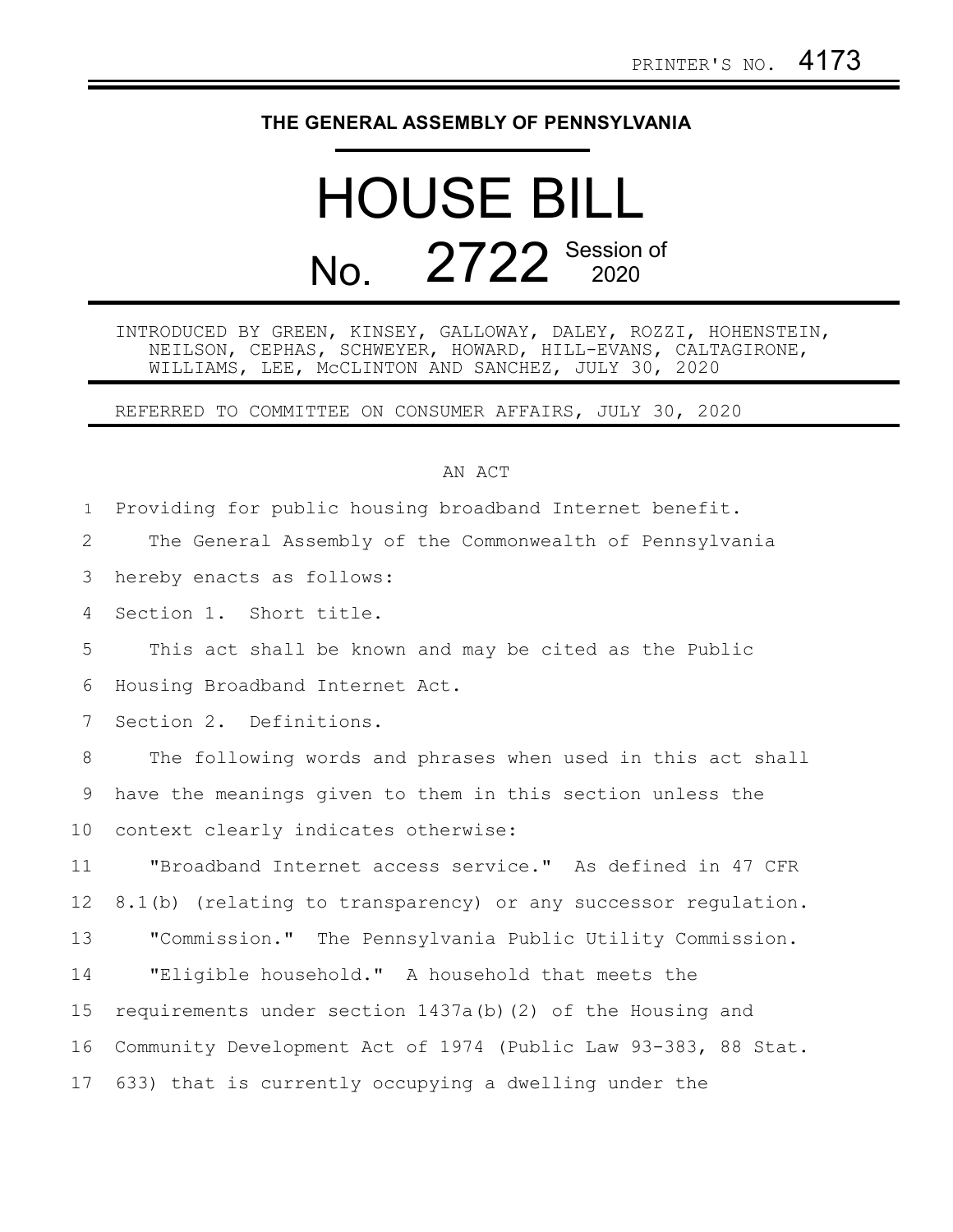jurisdiction of a public housing agency as defined under section 1437a(b)(6) of the Housing and Community Development Act of 1974. 1 2 3

"Tier I service." Broadband Internet access service that, at a minimum, provides a download speed of 100 megabits per second, an upload speed of 10 megabits per second and latency that is sufficiently low to allow real-time, interactive applications with no data caps or additional fees. 4 5 6 7 8

"Tier II service." Broadband Internet access service that, at a minimum, provides a download speed of 25 megabits per second, an upload speed of 25 megabits per second and latency that is sufficiently low to allow real-time, interactive applications with no data caps or additional fees. 9 10 11 12 13

Section 3. Public housing broadband Internet benefit. 14

(a) Promulgation of regulations.--The commission shall promulgate regulations for the provision of a broadband Internet benefit to eligible households as provided under this section. (b) Requirements.--The regulations promulgated under 15 16 17 18

subsection (a) shall establish, at a minimum, that: 19

(1) A household shall be eligible for the provision of Tier I service or Tier II service, supported by the broadband Internet benefit, if the household is an eligible household. 20 21 22

(2) A provider of broadband Internet access service shall apply to the commission for the reimbursement as provided under subsection (c) for each eligible household that requests broadband Internet access and receives Tier I service or Tier II service from the provider. 23 24 25 26 27

(c) Reimbursement amount.--Consistent with the regulations promulgated under subsection (a), the commission shall reimburse providers of broadband Internet access service in the following 28 29 30

20200HB2722PN4173 - 2 -